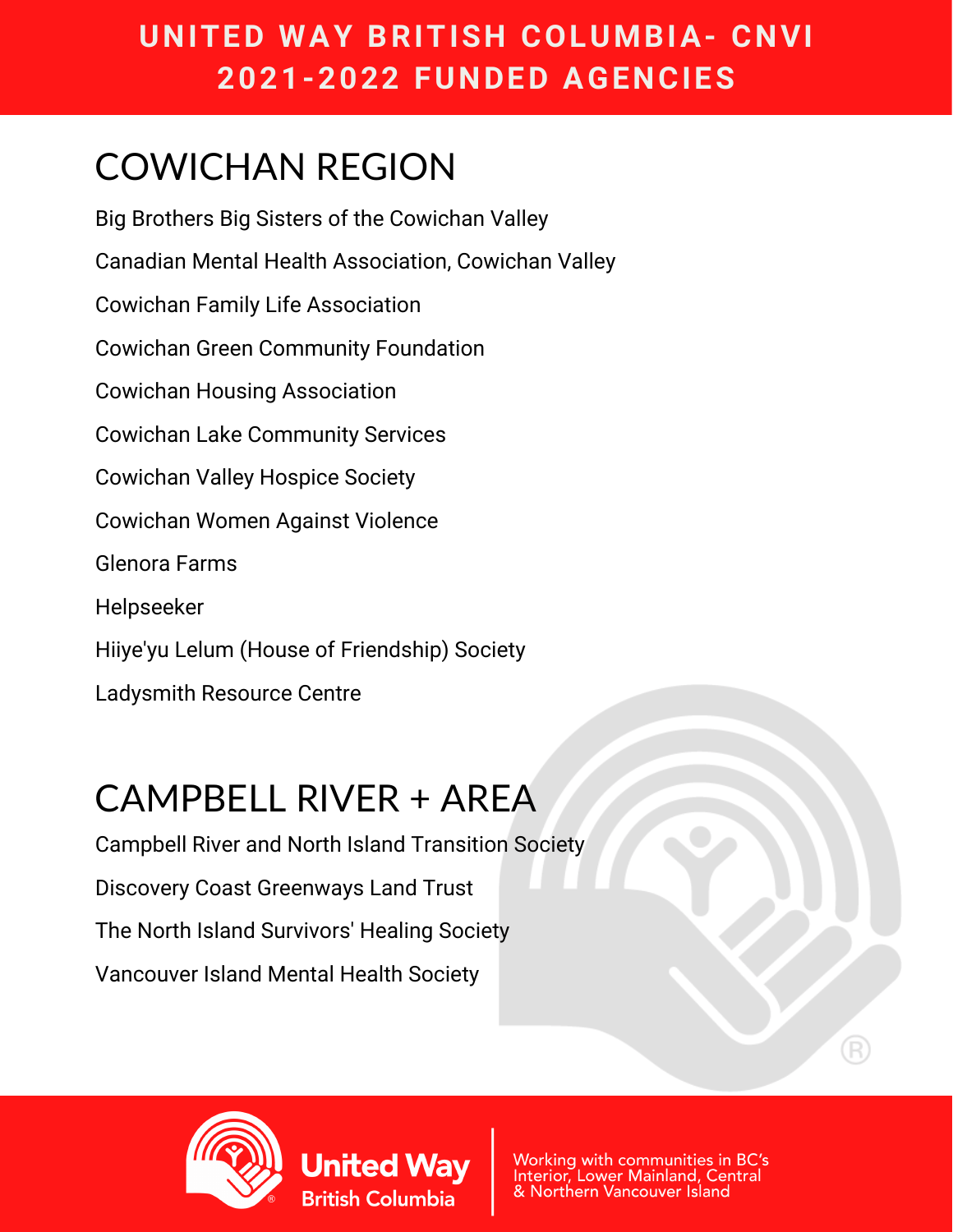### **UNITED WAY BRITISH COLUMBIA- CNVI 2021-2022 FUNDED AGENCIES**

### CENTRAL ISLAND REGION

AVI Health & Community Services Society Big Brothers and Big Sisters of Central Vancouver Island Boys and Girls Clubs of Central Vancouver Island Canadian Mental Health Association Canadian Paraplegic Association (B.C.) Forward House Community Society Haven Society: Promoting the Safety of Women, Children, Youth and Families Idea Camp Communications Island Crisis Care Society Ladysmith Family and Friends Society Nanaimo Brain Injury Society Nanaimo Community Hospice Society Nanaimo Family Life Association Nanaimo Literacy Association Nanaimo Region John Howard Society Nanaimo Region John Howard Society Oceanside Hospice Society Parent Support Services Society of BC Society For Equity, Inclusion & Advocacy Tillicum Lelum Aboriginal Friendship Centre Vancouver Island Mental Health Society



**United Wav** 

**British Columbia** 

Working with communities in BC's Interior, Lower Mainland, Central & Northern Vancouver Island